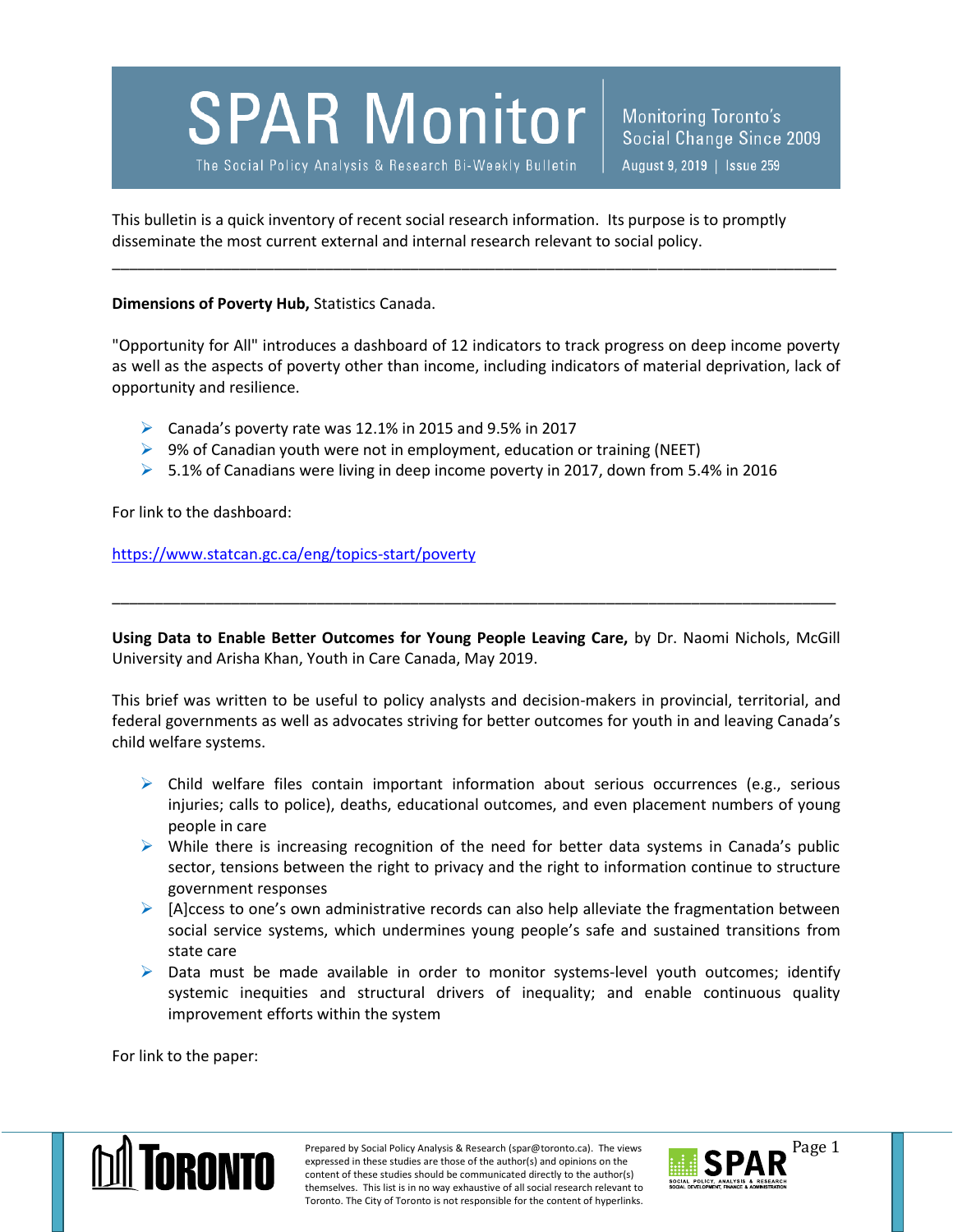[https://static1.squarespace.com/static/5623f0e8e4b0126254053337/t/5cec19937817f71809d35073/15](https://static1.squarespace.com/static/5623f0e8e4b0126254053337/t/5cec19937817f71809d35073/1558976916181/YouthinCareAdministrativeData.pdf) [58976916181/YouthinCareAdministrativeData.pdf](https://static1.squarespace.com/static/5623f0e8e4b0126254053337/t/5cec19937817f71809d35073/1558976916181/YouthinCareAdministrativeData.pdf)

**Highly Educated Immigrants: Economic Contributions and Implications for Public Policy,** by Steven Globerman, Fraser Institute, July 2019.

\_\_\_\_\_\_\_\_\_\_\_\_\_\_\_\_\_\_\_\_\_\_\_\_\_\_\_\_\_\_\_\_\_\_\_\_\_\_\_\_\_\_\_\_\_\_\_\_\_\_\_\_\_\_\_\_\_\_\_\_\_\_\_\_\_\_\_\_\_\_\_\_\_\_\_\_\_\_\_\_\_\_\_\_\_

This report sets out an economic framework for evaluating the consequences of increased immigration by educated individuals to the host economy and considers the relevant evidence bearing upon both the effects of such increased immigration and the factors that condition those effects.

- $\triangleright$  [T]he available data confirm that Canada has been relatively successful in attracting highly educated immigrants. To the extent that educated immigrants make net positive contributions to the per-capita disposable incomes of native-born workers, there is a potential case for policy makers in Canada to expand and intensify initiatives to attract more highly educated immigrants
- $\triangleright$  Immigration can also have indirect effects on the marginal productivity of native-born workers, even if highly educated immigrants are not direct substitutes for highly educated native-born
- $\triangleright$  Immigration can lower the costs of tangible capital assets to the extent that immigrants are more inclined to assume business risks than the native-born. That is, domestic capital formation is likely to be promoted by immigration if immigrants are more entrepreneurial than their native-born counterparts

For link to the paper:

<https://www.fraserinstitute.org/sites/default/files/highly-educated-immigrants.pdf>

**Study: The Role of Social Capital and Ethnocultural Characteristic in the Employment Income of Immigrants Over Time**, by Rose Evra and Abdolmohammad Kazemipur, Statistics Canada, June 2019.

\_\_\_\_\_\_\_\_\_\_\_\_\_\_\_\_\_\_\_\_\_\_\_\_\_\_\_\_\_\_\_\_\_\_\_\_\_\_\_\_\_\_\_\_\_\_\_\_\_\_\_\_\_\_\_\_\_\_\_\_\_\_\_\_\_\_\_\_\_\_\_\_\_\_\_\_\_\_\_\_\_\_\_\_\_

The study follows a cohort of immigrants aged 25 to 54 who came to Canada in 2001, and examines their employment income over the next 15 years (from 2002 to 2016). It is based on a new data set combining the Longitudinal Survey of Immigrants to Canada with the Longitudinal Immigration Database.

- $\triangleright$  [M]any immigrants to Canada benefit from some form of social capital. For example, among immigrants admitted in 2001, 63% had friends in the country prior to their admission, and 44% had relatives in the country
- $\triangleright$  Having friends is associated with higher employment incomes
- In the six months following their admission, the vast majority (89%) said they had made new friends, and 20% reported that nearly all of their new friends were outside their ethnic group
- $\triangleright$  Immigrants who identified as being one of the designated visible minority groups had lower employment incomes compared with the rest of the immigrant population

For link to the paper:

<https://www150.statcan.gc.ca/n1/en/pub/75-006-x/2019001/article/00009-eng.pdf?st=dvQ-yFU7>